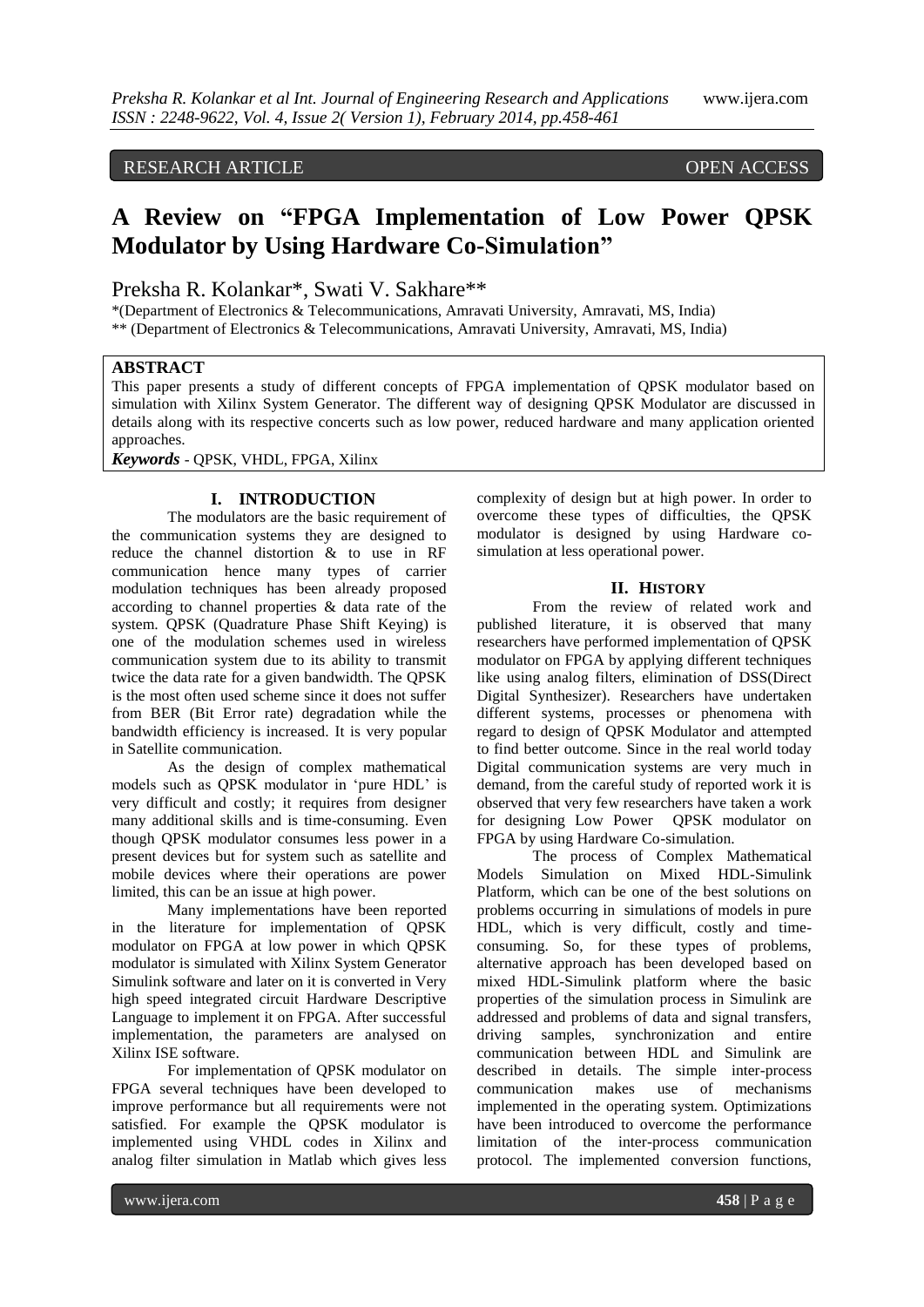responsible for data representation, are flexible, accept all Simulink types and cover a wide range of HDL types. [Adam Milik, and Andrzej Pulka, 2008]

A simple model is designed for a Quadrature Phase shift Keying (QPSK) modulator applied for implantable telemetry applications in which VHDL programming code is used to generate QPSK digital signal. The input test signals data and carrier are interfaced to the CPLD and FPGAs board from Agilent function generator (E8408A) and the local clock oscillator is used for test, which is operating at 25.175 MHz and used 12.5MHz for the carrier and 2Mbps reduced for data source. The advantages of this modulator are it can be reconfigured and upgraded to improve the data rate.[Gihad Elamary 2009]

The architecture has been developed by Teena Sakla and Divya Jain which presents a FPGA based QPSK modulator with Analog filters; which has many advantages over traditional QPSK modulators such as reduced cost, better stability, less complexity. The simulation of the system proves all the features mention above. The System is designed using VHDL codes in Xilinx & analog filter simulation in Matlab. The implementation of digital QPSK Modulator is done on XILINX 11.1i.The results are verified by test bench generated by the FPGA. Then the Analog filter is simulated by using MATLAB 7.5It can be concluded that the designed RTL model for QPSK Modulator is accurate and can work for real time application.[ Teena Sakla,2010]

Wenmiao Song and Qiongqiong Yao have designed the QPSK system for Spread spectrum communication which uses field programmable device. The whole system is divided into several small models based on top-down design method, and using VHDL hardware description language for designing each model. The direct digital synthesis (DDS) is used to design orthogonal cosine signal module. In demodulator, the low pass FIR filtering is used to filter high frequency component. The whole system has been simulated in the Quartus II7.2 simulation environment and successfully downloaded to the chip of the Cyclone II EP2C5F256C6.This method is used for improving the efficiency, to reduce developing period and cost but use of DSS is responsible for consuming more power.[ Wenmiao Song,2010 ]

The digitally implemented QPSK modulator is developed for satellite communication for future satellite missions. This design in new approach minimizes the component count and hence reduces the PCB size, power and bandwidth which is mainly useful for space application. Realization of hardware blocks like CCITT V.35 Scrambler, Differential Encoder, ½ rate convolutional Encoder, Sine and Cosine subcarrier generation, assignment of symbols

with respect to I and Q data, their additions to obtain QPSK streams are digitally implemented inside an FPGA using suitable high frequency sampler. At the last end, the digital QPSK stream is converted to analog and the modulated signal obtained from it, is suitably translated to required carrier frequency.[K.Monpara,S.Parmar,2010]

Another important way for designing QPSK modulator on FPGA is by using algorithm implemented on FPGA with the VHDL language on Xilinx ISE 12.3. The local clock oscillator of the board is 50 MHz which corresponds with a period of 20ns. The frequency of the QPSK carrier is 31,250 kHz and because the QPSK symbol is made of two bits, the output frequency is 62,50kbps. The QPSK Modulator is then simulated using Matlab/Simulink environment and System Generator, a tool from Xilinx used for FPGA design as well as implemented on a Spartan 3E Starter Kit board. But this architecture does not forbid the effect of AWGN causing distortion in result. [S.O.Popescu, 2011]

Later on, researchers have presented a design on QPSK digital communication system and its implementation on FPGAs. Simulation of the system was made in MATLAB/Simulink environment and system generator is used as FPGA design tool. The system is designed by using two Spartan 3E Starter Kit boards, where first is implemented to comport as a modulator and the second as a demodulator and modulator and the second as a demodulator and VHDL hardware descriptive language was used for designing.[ A.S.Gontean and D.Ianchis,2011]

The model has been designed on a modulator-demodulator circuit which can execute different modulation schemes like- AM, ASK, BPSK, FSK & QPSK. Both the LUT based implementation and complete VHDL based implementation has done by using digital high frequency carriers. In the first step, realization of whole modulation and demodulation schemes using MATLAB Simulink is done and later on the format of a VHDL program is built around the concept of blocks which are the basic building units of a VHDL design. The carrier used is also digital high frequency square wave signal. As a result the total realization is much faster than other technique which uses Analog signals and Analog circuits. [ Swapan K Samaddar 2012]

Another important application of QPSK modulator is for designing the Software defined radio (SDR) based modulator because SDR technology enables implementation of wireless devices that support multiple air interfaces and modulation formats, which is very important if consider proliferation of wireless standards. This modulator is designed and implemented with the help of Altera Cyclone IV FPGA and Altera DSP Builder Tool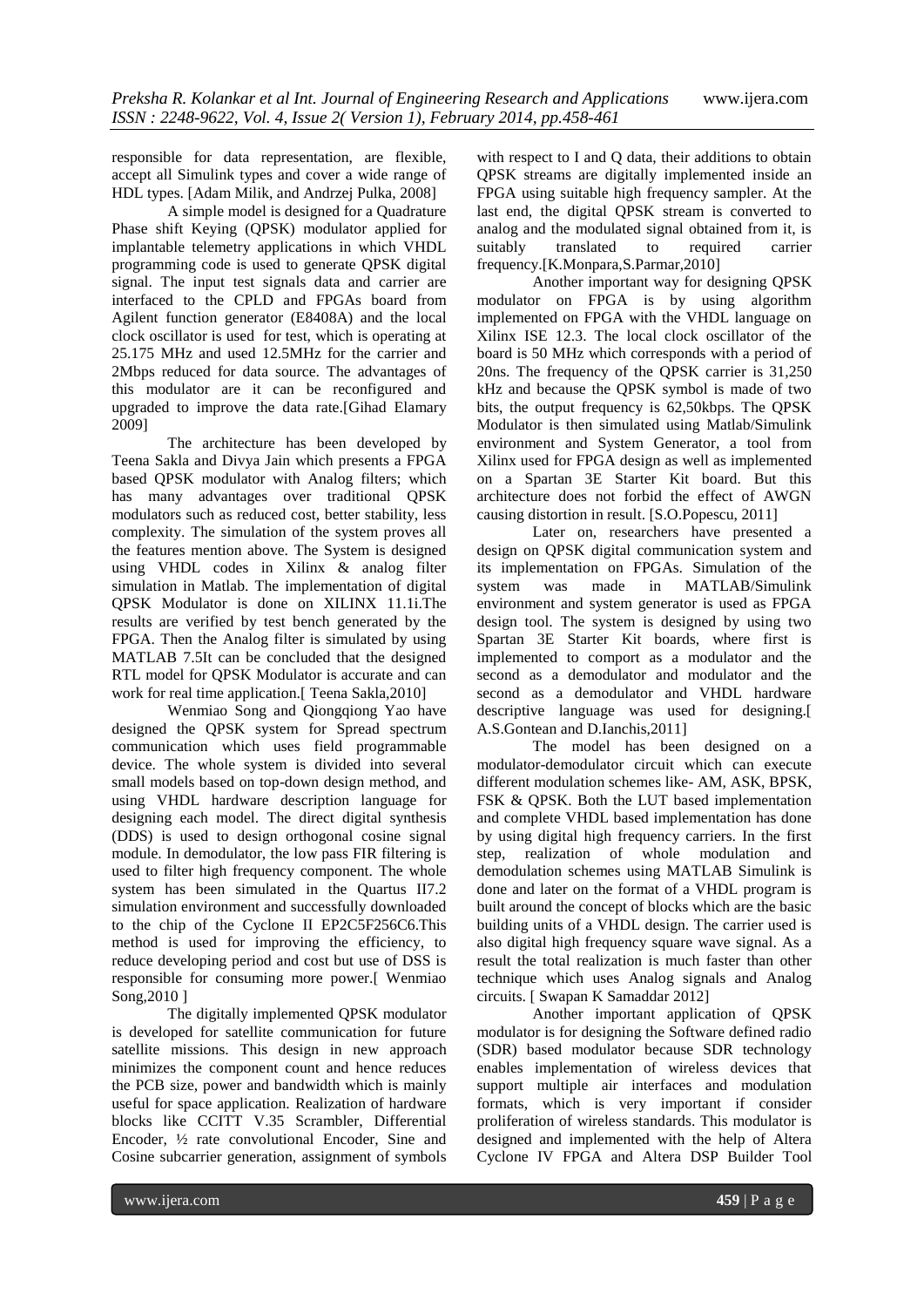combined with Matlab/Simulink, Model sim and Quartus II design tools. This makes the use of SDR based modulators simpler and faster. [Tarik Kazaz, 2013]

The architecture has been designed on BPSK and QPSK digital Modulation scheme and it is implemented on FPGA.MATLAB is used for simulation of the system and System generator is used as a tool for FPGA design. This system gives the hardware realization of such digital modulation scheme with minimum area strategy which is beneficial for mainly universal mobile telecommunication system (UMTS), CDMA2000 and SDR applications. Hardware co-simulation is designed using VHDL and is verified using MATLAB simulink.[G.Purohit,D.Vyas 2013]

The researchers have given the model on simulation of QPSK Modulator to generate real and imaginary channel which is done using Xilinx ISE and VHDL language is used for simulation. The modulated signal obtained in the form of I and Q channel. Different data streams are applied at the input and both real and imaginary parts are observed. The use of work is to develop a system to modulate the data using FPGA so that security can be provided to the data as well as to improve the data rate of the communication and by using FPGA implementation, power requirement can be minimized and operation can be speed up.[T.Kafare,V.Joshi,2013]

Low power consumption might be the first demand of advanced communication techniques. Based upon this requirement architecture is developed on FPGA implementation of low power digital QPSK modulator using Verilog HDL. This modulator successfully modeled with verilog Hardware Descriptive Language (HDL), simulated with Xilinx Integrated Software Environment (ISE) version 12.4 software and implementation on Spartan 3E board. The measured performances of modulator show the proposed architecture consumes significantly 32 mw less power than conventional architecture. The power reduction can be achieved due to less usage of input/output logic block in FPGA conjunction with the elimination of DDS (Direct Digital Synthesizer) in new design. [Asaraf Mohamed Moubark, 2013]

From the careful study of reported work, it is observed that researchers have proposed different techniques to design the QPSK Modulator on FPGA to improve its characteristics and various parameters. But up to the result of this survey regarding such type of Modulator's design, no one had suggested use of Hardware Co-simulation technique which provides compactness of system at less operational power.

It can be seen that many advanced changes are taking place in Digital Communication

techniques in order to increase its use in the real time applications. By scaling down the technology, we can optimize the parameters like power consumption. The current technology up to 2013 has given the design of QPSK modulator having power 32mw less than that of conventional architecture. Hence considering the advancement of future technology and the advantage of Hardware Co-simulation technique the architecture has been decided to operate with less power to make QPSK modulator more efficient.

Considering all this constraint regarding the demand of today"s fast communication world, the research has been taken to design low power QPSK Modulator on FPGA by using Hardware Cosimulation.

#### **REFERENCES**

- [1] Asaraf Mohamed Moubark,"FPGA implementation of low power digital QPSK modulator using verilog HDL",Journal of Applied Sciences 13(3),2013,385-392,ISSN 1812-5654
- [2] Gaurav Purohit, Divya Vyas, Kota Solomon Raju, V.K Chaubey,Arvind Nehra "Hardware Co-simulation of BPSK and OPSK For SoftwareDefineRadio";IJECET,2013,pp 301-308.
- [3] Tushar V. Kafare, Prof .Col.Vijay Joshi, "Simulation of QPSK Modulator to generate Real and Imaginary Channel", IJERA, 2013, pp.1473-1475.
- [4] Swapan K Samaddar, Atri Sanyal, Somali Sanyal," FPGA based generalized architecture for Modulation and Demodulation Techniques"*Journal of Computing Technologies* ISSN 2278– 3814,2012,27-32
- [5] S.O. Popescu, A.S.Gontean and D.Ianchis; "QPSK Modulator on FPGA", IEEE 9th International Symposium on Intelligent Systems and Informatics,September 8-10, 2011, Subotica, Serbia,359-364, SISY 2011
- [6] S.O. Popescu, A.S. Gontean and D. Ianchis; "Implementation of a QPSK System on FPGA"; IEEE, 2011, pp 365-370
- [7] Kavita A. Monpara, Shailendrasinh B. Parmar. "Design and Implementation of QPSK Modulator Using Digital Subcarrier", JIKRECE, 2010,pp 394-398.
- [8] Teena Sakla, Divya Jain, Sandhya Gautam, "Implementation of Digital QPSKModulator by Using VHDL /Matlab", *IJEST 2010*. Vol. 2(9), 2010, 4827-4831.
- [9] Adam Milik, and Andrzej Pulka, "Complex Mathematical Models Simulation on Mixed